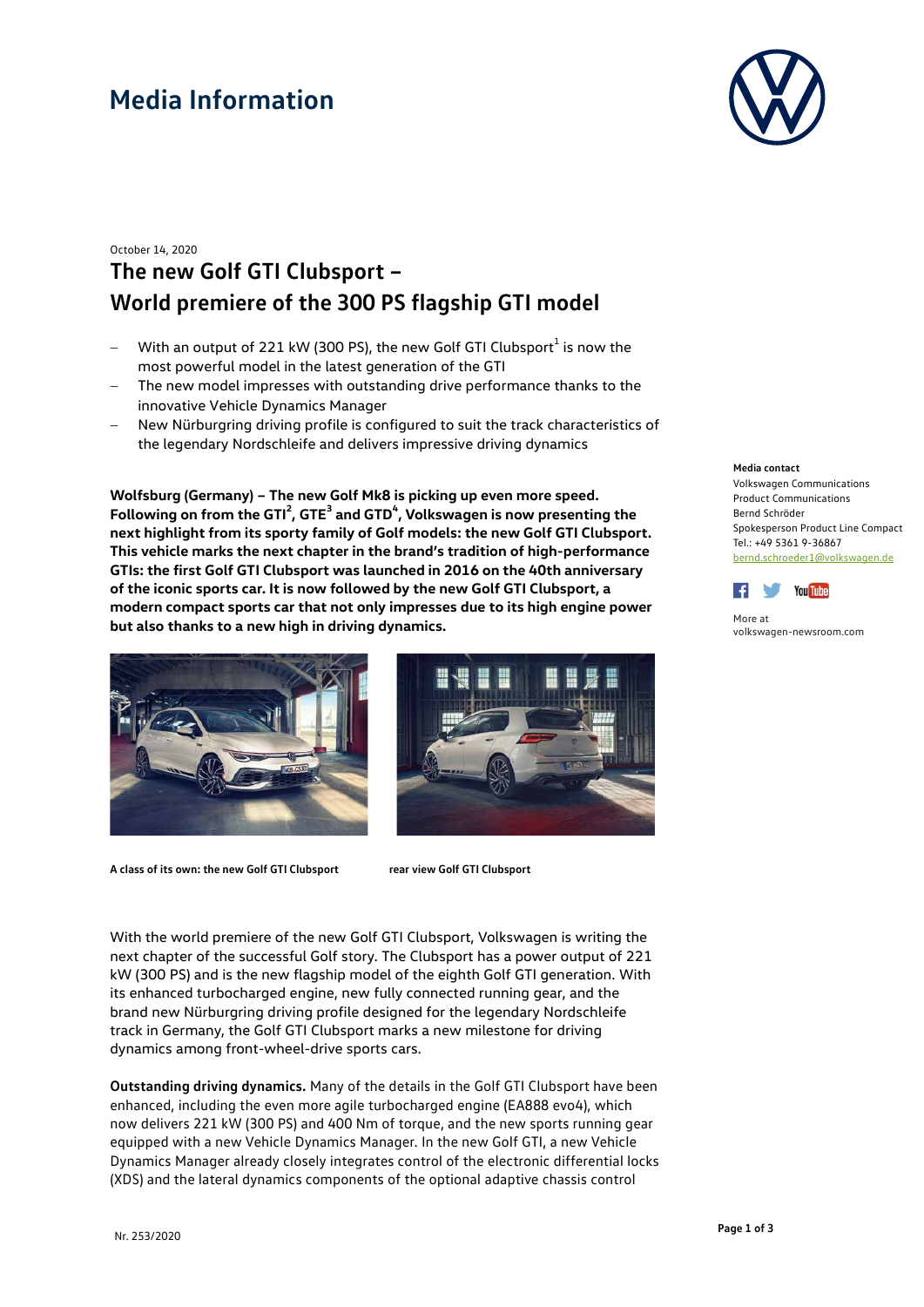### **Media Information**



DCC. Even at this level, the feature offers noticeable performance benefits. In the new Golf GTI Clubsport, however, the standard electromechanical front-axle locking differential is now included in the Vehicle Dynamics Manager's network for the first time.

Karsten Schebsdat, Head of Driving Dynamics, Steering and Control Systems at Volkswagen: "Networking all driving dynamics systems means that the new Golf GTI Clubsport handles even more neutrally and precisely than the classic Golf GTI. For the legendary Nordschleife track, we have also programmed a new Nürburgring profile, which specifically adapts the running gear components in the new Golf GTI Clubsport to this race track."

**A genuine Clubsport.** It is obvious from the outset that the new Golf GTI Clubsport fits in on the race track, too: its customised front end is very striking. The bumper looks almost open at the bottom – only the radiator grille trim with the honeycomb design typical for GTI models and the larger aerodynamic wings offer resistance to the head wind. At the rear, the two-part roof spoiler catches the eye, which is a unique hallmark feature reserved exclusively for the Golf GTI Clubsport. The front spoiler and rear wing are much more than just design features – they significantly increase the downforce on the sports car. The Golf GTI Clubsport rolls off the production line in Wolfsburg with 18-inch alloy wheels fitted as standard. A special diffuser, a body lowered by 10 millimetres, and wider side sills also enhance the overall sporty impression. Another new feature: oval tailpipes replace the round version in the sports exhaust system, with one tailpipe positioned on the left and right of the body.

Countless GTI-specific features also customise the vehicle interior, including premium sport seats in ArtVelours, which even provide support when cornering at high speed, plus a sports steering wheel with perforated leather grip zones and paddles for the standard 7-speed dual-clutch gearbox (DSG). Aluminium-look pedals and other superior details round off the exclusive interior design.

**A brief look back.** Volkswagen is continuing the tradition of high-performance GTI models with the new Golf GTI Clubsport: the first Golf GTI Clubsport<sup>5</sup> was launched in 2016 on the 40th anniversary of the iconic sports car. The original member of the Clubsport series developed 195 kW (265 PS) and temporarily delivered 213 kW (290 PS) using a boost function. This car was followed in the same year by the Golf GTI Clubsport  $S<sup>5</sup>$  in a limited edition of 400 units with a continuously available output of 228 kW (310 PS). Driving the Golf GTI Clubsport S, pro race driver Benjamin Leuchter set a new lap record for front-wheel-drive vehicles on the Nordschleife at Nürburgring in May 2016. The time: 07:49:21 minutes.

*1) The vehicle is a near-production prototype.*

*2) Golf GTI 2.0 TSI DSG 180 kW (NEDC) fuel consumption I/100 km: 8.6 (urban) / 5.3 (extra-urban) / 6.5 (combined); CO₂ emissions in g/km: 149 (combined), efficiency class: C.*

<sup>3)</sup> Golf GTE (NEDC) fuel consumption l /100 km: combined 1.5; power consumption in *kW/h/100 km: combined 11.4; combined CO2 emissions in g/km: 34; efficiency class: A+*